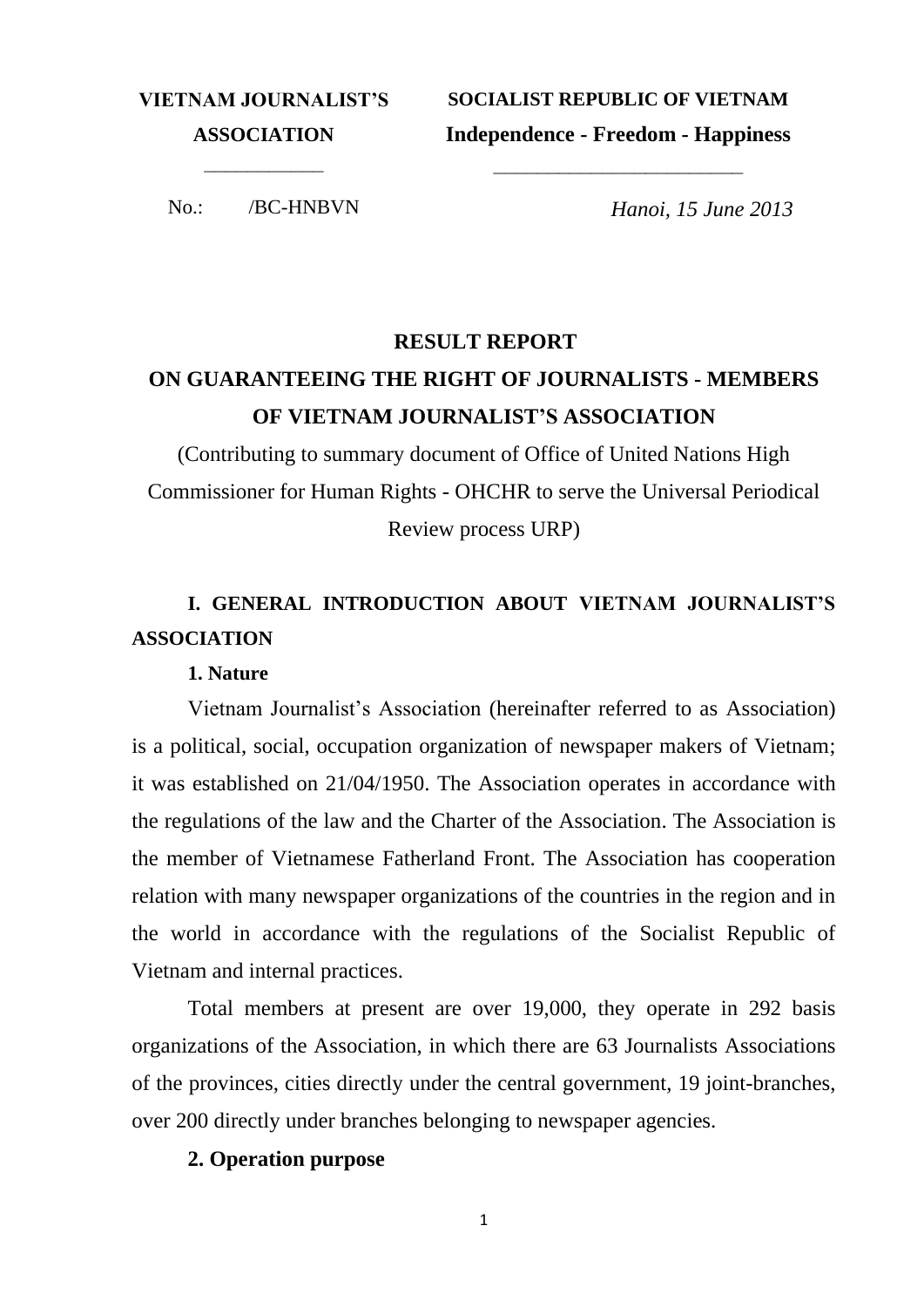Journalist Association gathers, units, encourages the journalist to promote the creation talent, together with socio-political, socio-economic, cultural organizations and the people of the whole country to try their best in building a Vietnam country with wealthy people, strong country, democracy, equality and civilization.

The Association represents the legal control right, aspiration and interest of newspaper maker of Vietnam. The Association contributes to building Vietnam newspaper to be the voice of the Party, State, socio-political organizations, social, occupational organizations and the forum of the people.

The Association cooperates with democratic, advanced newspaper organizations of the countries in the region and in the world, is active in contributing into the implementation of wide external affairs policies of the Party and the State on the spirit that Vietnam will be friend with all countries for the peace, national independence, democracy and social progress.

#### **3. Operation sphere, head office, juridical personality**

Vietnam Journalist's Association operates in the sphere of entire country; name in English is Vietnam Journalist's Association (VJA).

Head office of Vietnam Journalist's Association is in Hanoi capital and head office of Representative Office is in Ho Chi Minh City.

Vietnam Journalist's Association has juridical personality, has the seal (wet seal, raised seal, reduced wet seal), and opens the account at the State Treasury and the Bank.

## **II. REPORT ON ACHIEVED RESULT IN GUARANTEEING THE RIGHTS OF JOURNALISTS - MEMBERS OF VIETNAM JOURNALIST'S ASSOCIATION**

1- Over the past years, the members - journalists working at the Press agencies in the whole country contributed actively and efficiently to implementing the internal and external affairs information duties, serving the work of building, developing and protecting the country. The Press had active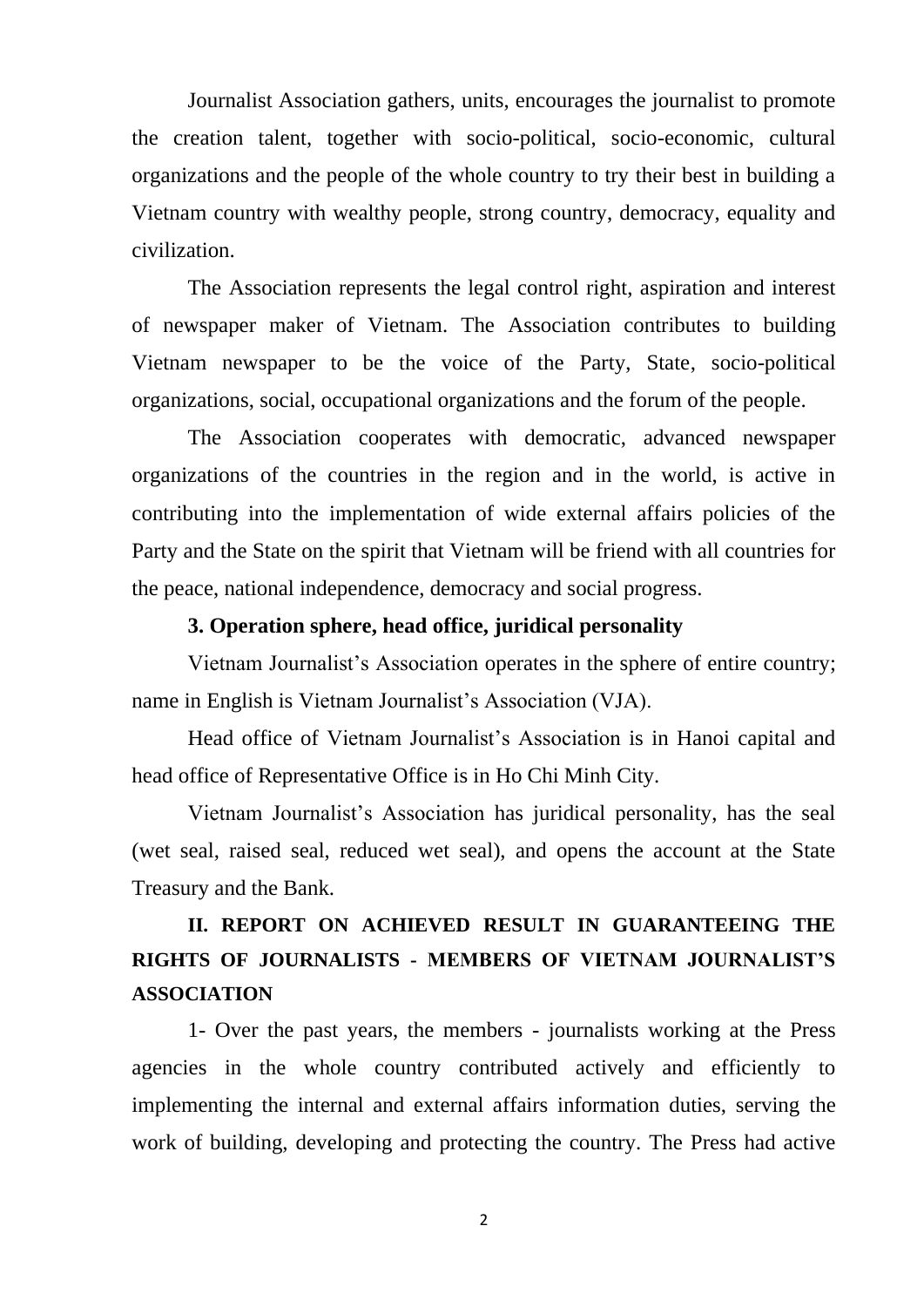contributions to expanding the information, improving the awareness, thinking and politics for the people.

The Press really becomes sharp thought weapon, efficient tool of the State and people in informing, struggling against, preventing from corruption, waste, bureaucracy and social evils. Many negative cases were discovered, taken to the light by the Press. The Press had important contribution in the work of external affairs information, information about traditional cultural value of the nation, stepped up the international integration, improved the position of Vietnam in the region and the world, made the world increasingly understand deeply and unite with Vietnam; at the same time, struggled against wrong viewpoints which divide the national unity, destroy the work of construction and protection of the country.

 **2.** The operation of Association levels were deployed in a diversified, plentiful way, attained many essential results, focused on 05 contents:

- Firstly, promoting the achievements of the previous term, being determined to overcome the shortcomings, weaknesses so that Journalist's Association is worthy of the role as a political, social, occupational organization of the newspaper makers of Vietnam.

- Secondly, organizing, encouraging the members - journalists to actively grasp thoroughly, propagandize deeply and widely the guideline and policy of the Party, policy and law of the State.

- Thirdly, practicing, improving the political awareness, occupational ethics, professional skills of the members to create high quality newspaper works about thought and operations.

- Fourthly, by many plentiful, practical and efficient forms, gathering, uniting and attracting the members who actually have a strong attachment to the Association, strengthening the measures on protecting the legal operation right of the journalists, at the same time, raising the social responsibility, citizen obligation.

3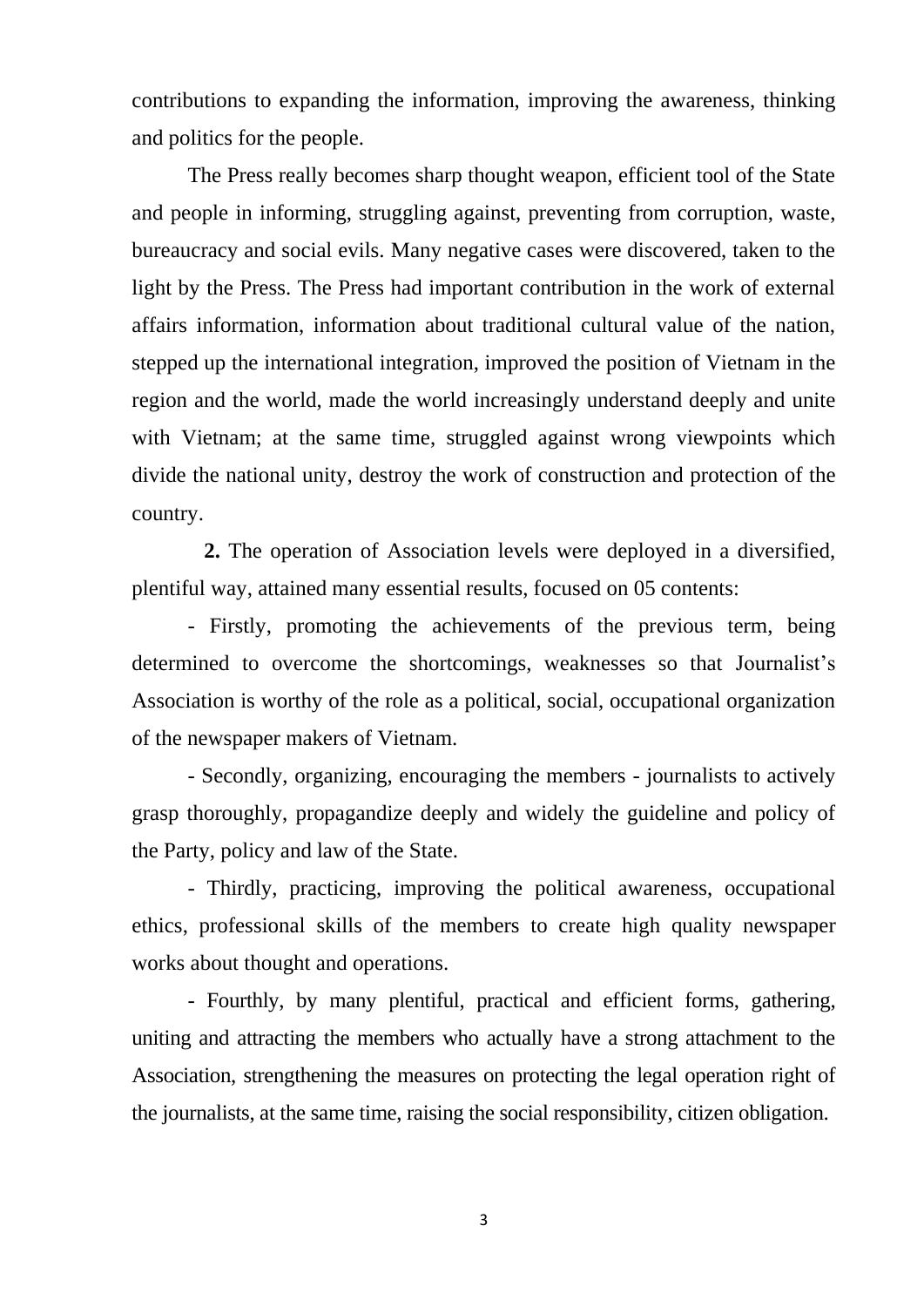- Fifthly, expanding the external affairs relation with the countries, regions in the world to exchange the operation experience, exploiting the sponsoring sources for the work of cultivating the operations and modernizing the newspaper making technology.

**Work of building, organizing the Association:** The Association levels were relatively strict in implementing the Charter of the Association and the guidance of Central Association. After the Charter (amended, supplemented) of the Association was approved at the  $9<sup>th</sup>$  General Meeting in August 2010, the Central Association had the document guiding the execution of the Charter and sent to the Association levels for implementation. The information about the operation and work of the Association was popularized widely in improved website of the Association in order to transfer to the members.

The Association levels strengthened the organization after general meeting, consolidated the specialized leadership apparatus, and improved the working condition. Being cared by the government levels on material and spirit, the Journalist's Associations of provinces, cities which previously had limited operation condition, now the situation is improved, there is no longer the state of "3 no, no personnel, no budget, no head office". Every Association has personnel, separate head office or working room, is equipped with working facilities. The operation expenditure is improved, ensures the activities. Many basis organization of the Association had activities of supporting information, coordinating to publish newspaper in order to have more expenditure for operation.

The joint-branches, branches of Journalist directly under the Center were also strengthened in term of organization, deployed the operation more efficiently. The host agencies, leader of ministries, boards, sectors, unions, political, economic, social organizations facilitated in terms of spirit and material for the joint-branches, branches of Journalist to operate.

4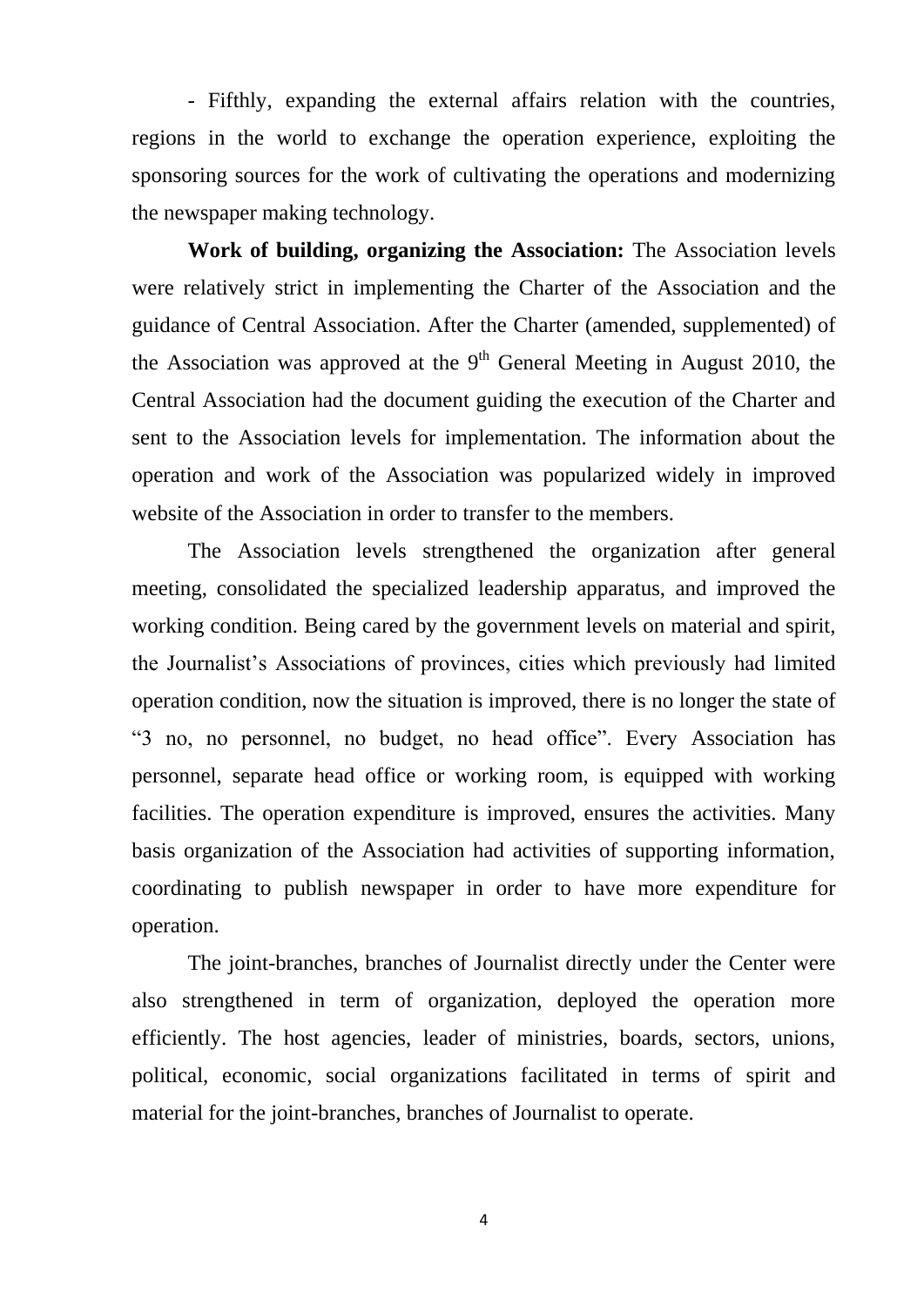The number of members increased strongly after the  $9<sup>th</sup>$  general meeting up to now. The Association levels made procedures on admitting thousands of members, total members of Vietnam Journalist's Association are up over 19,000 members, increased 3,000 in comparison with the term beginning.

The emulation work of the Association was improved. The form of emulation - operation of cluster of Journalist's Associations according to the region showed to be rather efficient; it is being expanded to facilitate the members in exchanging, meeting, and learning experience.

Every year, the Central Association considered and awarded the Campaign medal for the career of Vietnam Press to eligible members who have working time of 20 years for male and 15 years for female.

The members - journalists actively participated in the social, charitable activities, mobilized to contribute money, properties to support the people suffering from natural calamites, helped the people with difficult situations and the localities with economic difficulty.

**Operations work:** Board of Operations was the head for holding the deployment and had many forms of implementing the work relating to the operations such as holding the conference on operations, scientific workshop, holding the Press prize annually. In 2012, the Association coordinated with the units inside and outside the country to hold 08 national and international scientific workshops with the content such as Communications culture, Ethics of press career in exploiting and treating the news source, Press with issue of building new rural area, Press with the work of struggling against and preventing from crime, etc… From the beginning of 2013 up to now, the Association coordinated with units inside and outside the country to hold 04 scientific workshops with plentiful contents, attracted hundreds of delegates from many Journalist's Association, press agencies in the whole country such as Scientific held by Vietnam Journalist's Association in coordination with KAS Institute (Federal Republic of Germany) in Can Tho city with the subject "Role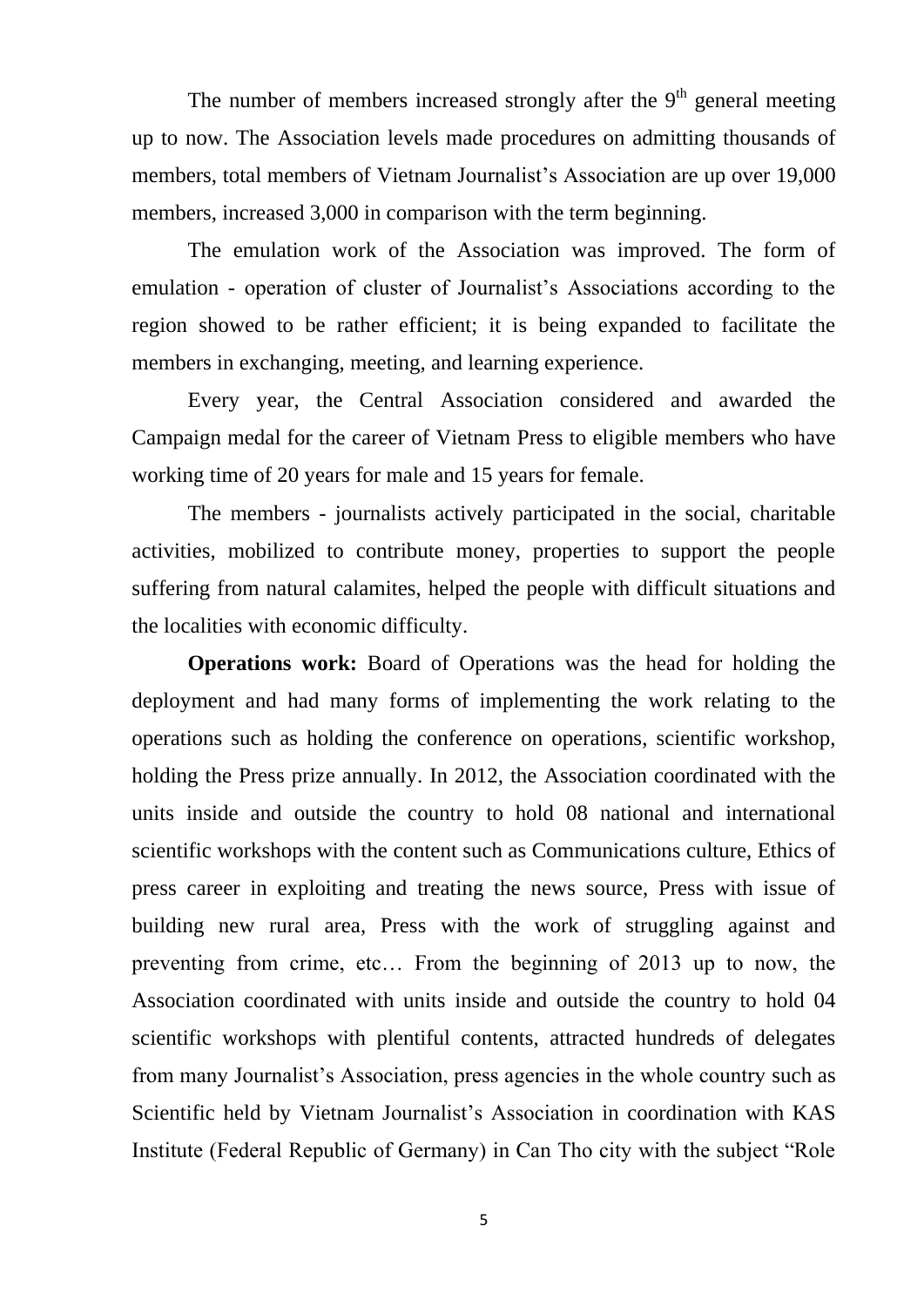of the Press in preventing, mitigating the impact of climate change", operations workshop, held multi-direction forum "Hunger elimination, poverty reduction and sustainable growth". Besides, the Association coordinated with the ministries, sectors to hold specialty press prizes, held and monitored, guided the Association levels to implement efficiently the Project for supporting the creation of high quality press work under the decision by the Prime Minister in order to improve the quality of the press in general.

The annual national press prize was awarded on the occasion of Vietnam revolution press day 21/6 so that the prize has more significance, the prize attracted many members and units to participate; it was evaluated as the important activity to contribute to improving the press knowledge of the country.

**Work of cultivating the operations**: The work of cultivating the press operations was cared. Center for press operations cultivation combined to use the expenditure issued by the State and support expenditure of foreign country and international press organizations to hold the cultivation courses on types of press.

Every year, Center for press operations cultivation holds 40 - 45 shortterm operations cultivation courses for members - journalists, in which, there are the classes instructed by foreign lecturers, holds many workshops, attracts many members - journalists. The operations cultivation classes focus on improving the skills, techniques of making newspaper such as writing about portrait, interview and reportage, design and presentation of newspaper, strategy on developing the press content, press business strategy, development of press on platform of new equipment, radio - television reportage, advertisement… In 2012, Center for press operations cultivation held 40 operations cultivation classes for nearly 900 members. From the beginning of 2013 up to now, the Center held nearly 30 operations cultivation classes for over 600 members, increased 40% compared to the same period in 2012. The workshops about subject: Development tendency of printed newspaper, future of printed newspaper, press operations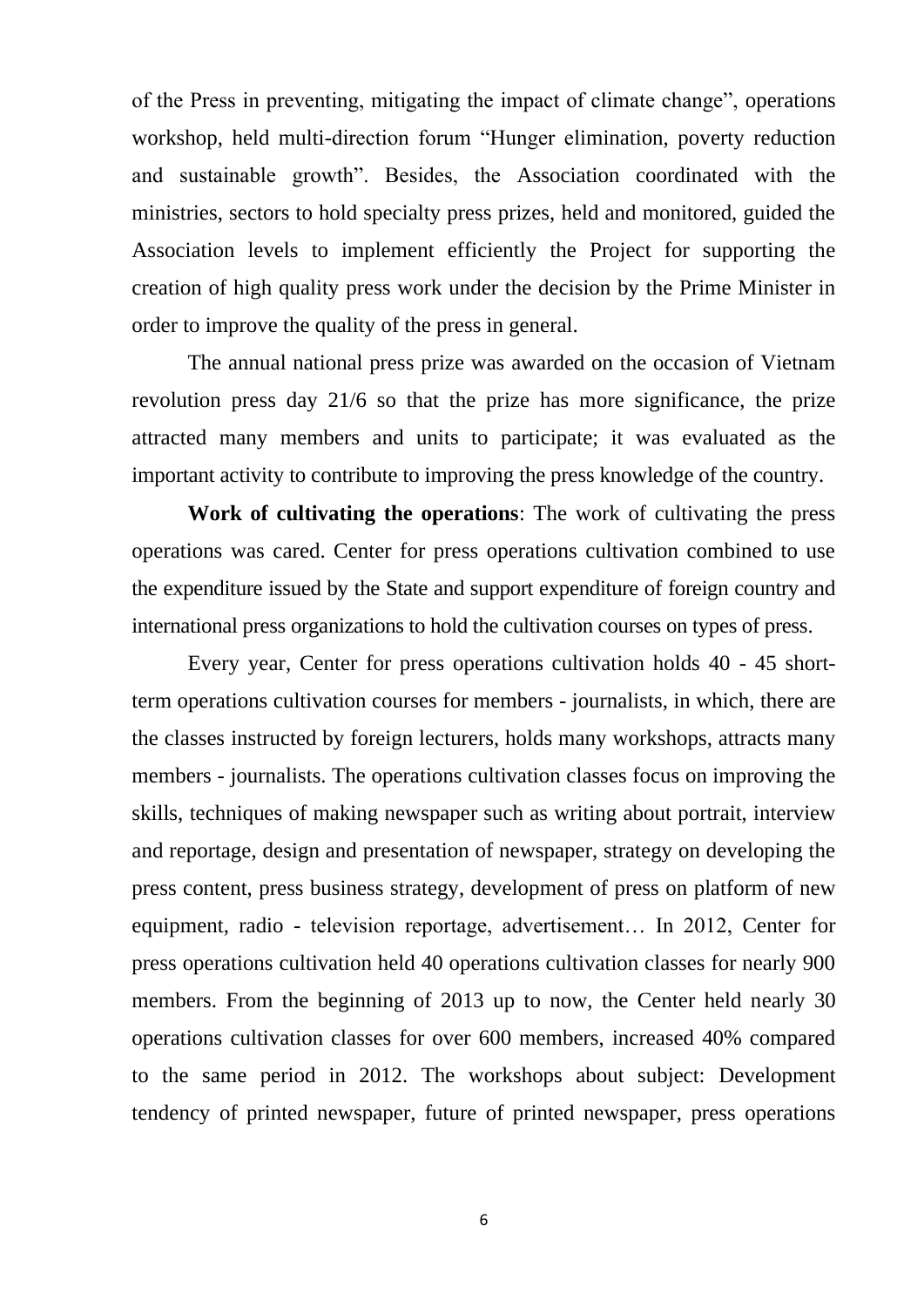learning classes and press workshops were cared and high evaluated by many Association levels and members.

**Work of culture, sports:** Culture house is the unit at department level manages this operation field, in which focusing on the activity of operations clubs, holding Spring press festival, other culture and sports activities. Apart from 14 specialty press clubs directly under the central government which are operating, in 63 Journalist's Associations of the provinces and cities have female journalist, elderly journalist club with plentiful professional activities, operations exchange sessions, exhibitions attracting many members to participate on the basis of voluntary.

**Checking work:** The Association levels always care about the checking work, in which they pay attention about checking the implementation of the Charter of the Association, the implementation of Regulations on occupational ethics of newspaper makers of Vietnam, about operation of the Association and settlement of the cases relating to the right to carry out a profession of the journalist.

Over the past time, the Checking Board of the Association did many works under the direction of checking the press activity and implementing the right to carry out a profession of the members. The Board received and treated the claims relating to the issue that member - journalist was obstructed, assaulted as implementing the duties, and the lawsuits that journalists reflected wrong information, affected to the material and spirit of the victim. The Board coordinated with appropriate authorities to invest, clarify in order to protect the legal right to carry out of profession of the members - journalists.

### **III. SOME CHALLENGES**

Through the activities of professional boards, Association levels and Central Association Agency, Vietnam Journalist's Association contributed actively to guarantee the basic rights of the members, in which there is the right to carry out of profession legally. However, in the context of general difficulties of the economy in the world and inside the country, the press is facing with